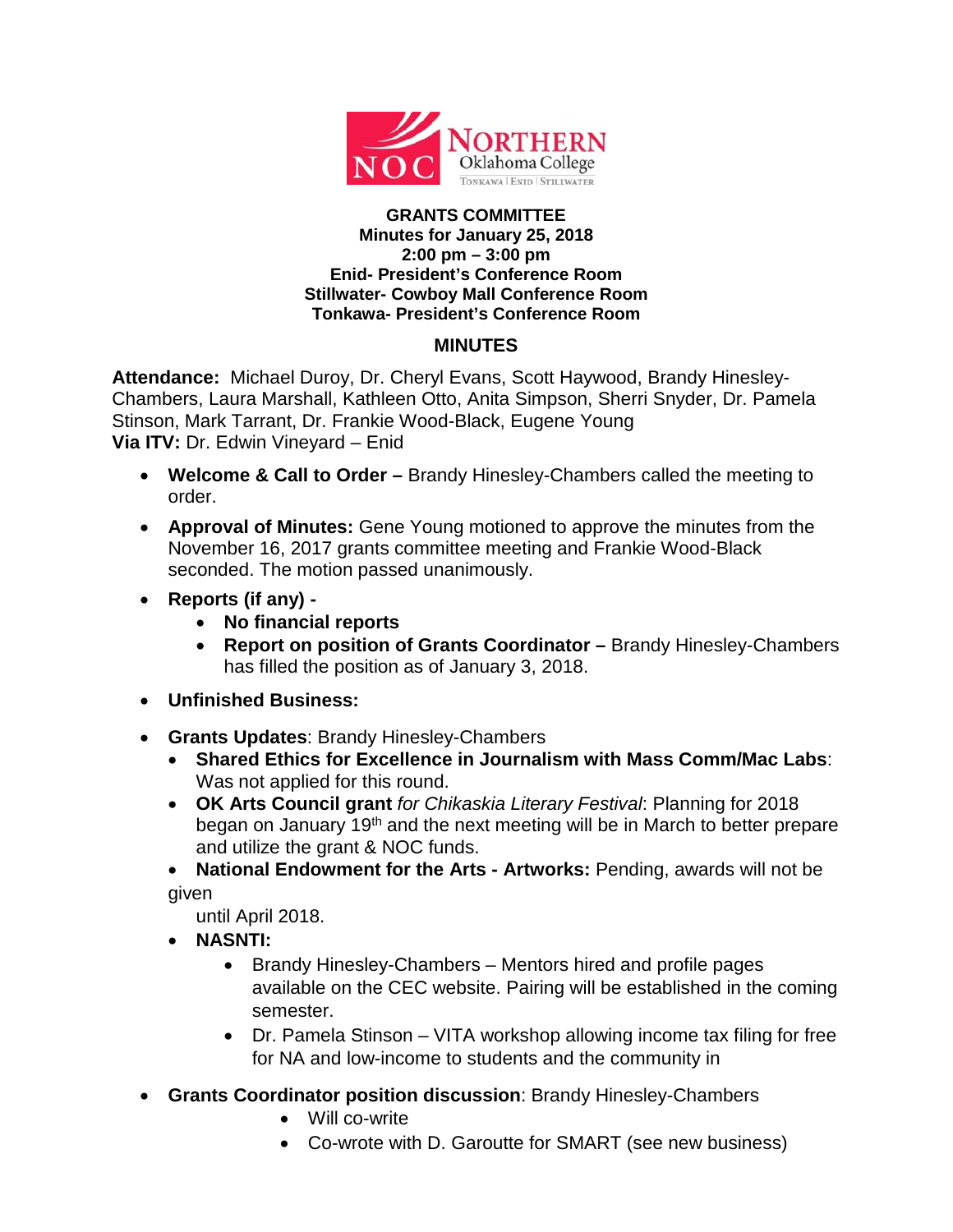• Gene Young asked if there would be another Grant Support Associate & Dr. Stinson explained that the backfill followed with the Project Manager position, so there will not be a GSA but someone to backfill Dr. Rae Ann Kruse's primary position.

- **New Business:**
	- **Women's Foundation of Oklahoma SMART grant** applied for on January 18, 2018 to expand Project Safe to those single mother students not receiving TANF but in need as well. Determination in April 2018.
- **Highlighted Grant Opportunities:** Brandy Hinesley-Chambers
	- o **SHPO:**
		- **51,000 with \$700 match to pay a writer to apply for National Registry**
		- Marshall Building determined to be on the Registry definitely on the State Registry – wanting organ listed as an artifact.
		- Repairs possible through a society to repair organs closest tuner is in Kansas City, organ in need of repair and retune – approximately \$80,000 needed.
		- o **WICHE/Lumina Foundation** Commission has received a grant and will be issuing sub-grants to those who participate possibly to better serve the Native American students in NASNTI institutions.
		- o **Art Works – NEA –** any area qualifying as art February 16th, July  $12<sup>th</sup>$ , & October for various types of grants – will send out summary.
		- o **Office of Postsecondary Education (OPE): Strengthening Institutions –** found by Dr. Edington through another Oklahoma institution using it to update their SIS & we would like to do the same. Two parts, A & F, F is more focused & larger amounts, but for our SIS Part A would be the best suited.
			- Gene Young if done a survey should be done of faculty & students as to what the SIS needs to do
			- Dr. Pamela Stinson/Anita Simpson depending on package \$1.2 million or upwards for SIS – has to be done, many options, but cost will dictate what we can get.
			- Being a NASNTI institution gives us an advantage, as do other underserved populations attending NOC.
		- o **Improving Undergraduate STEM Education: Education & Human Resources:** Subcommittee formation on hold until further notice.
- **Open discussion:** 
	- o ADA Compliance is attached to Federal grants, please keep this in mind and help to get anything on the webpages to meet the standards.
- **Meetings:** Brandy Hinesley-Chambers A Doodle Poll will be sent after the meeting- please complete ASAP for a March meeting, there will not be one in February due to HLC.